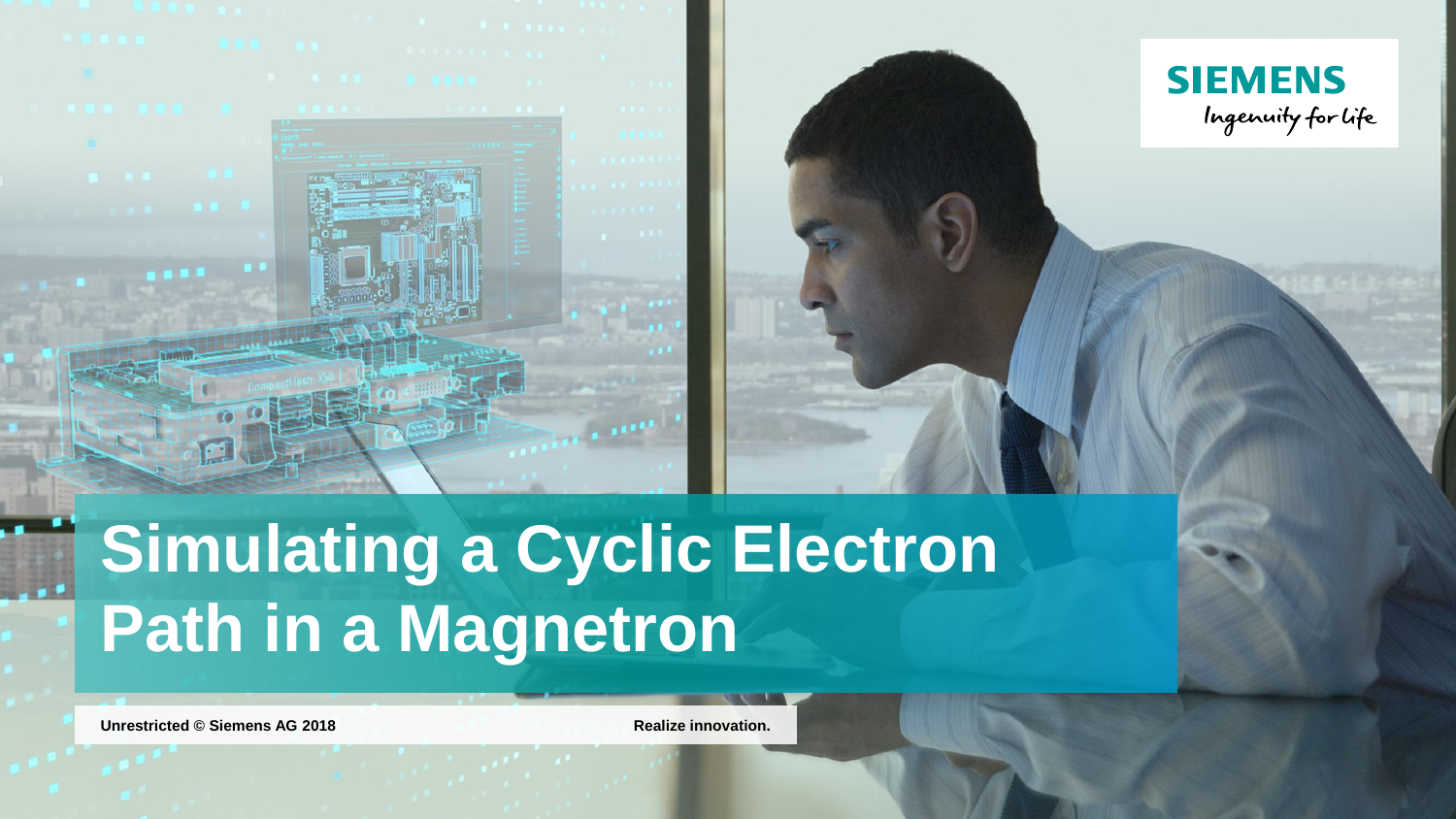### **Simulating a Cyclic Electron Path in a Magnetron**

Magnetrons are typically used in microwave ovens and certain radar applications. The inside conductor is the cathode and the cylindrical shell on the outside is the anode. A coil is wrapped around the tube so that a magnetic field that is parallel to the axis of the tube is produced. The electric and magnetic fields are perpendicular to each other.

Electrons move from the cathode to the anode, they are forced to travel on a path that is bent due to the magnetic field.

The trajectory of an electron in a magnetron can be simulated based on the fields present in the space between the cathode and the anode.

Using MagNet, ElecNet and the Trajectory Evaluator, the electric and magnetic field strengths are adjusted so that the path of the electron does not reach the anode and forms a cyclic trajectory.



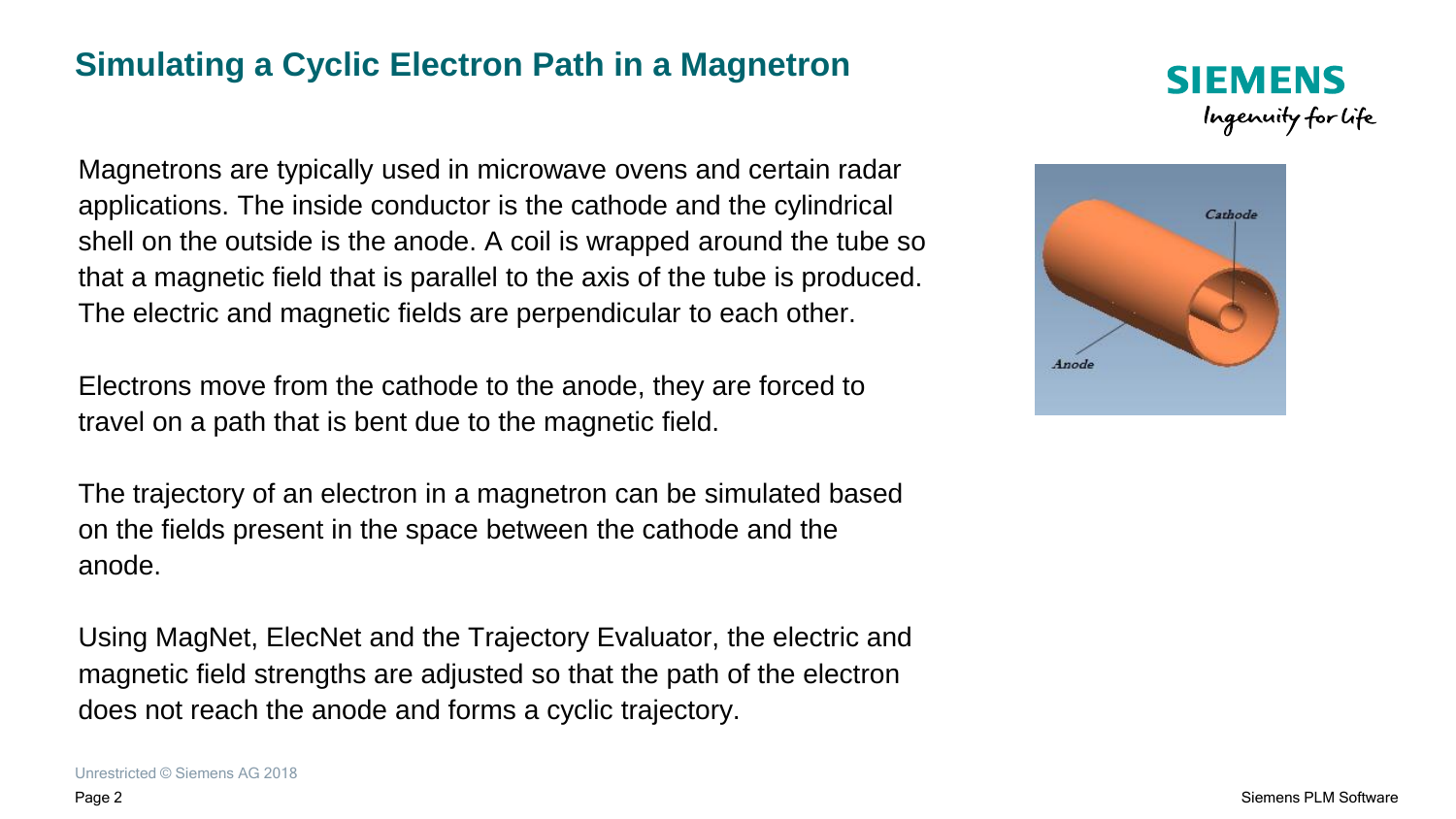## **CONTROLLING THE VOLTAGE IN THE MAGNETRON**



The voltage source is DC and is connected in series with the cathode and the anode terminals. By controlling the voltage level, the electric field strength in the cavity can be adjusted. To obtain the electric field, the electrostatic solver in ElecNet is used.

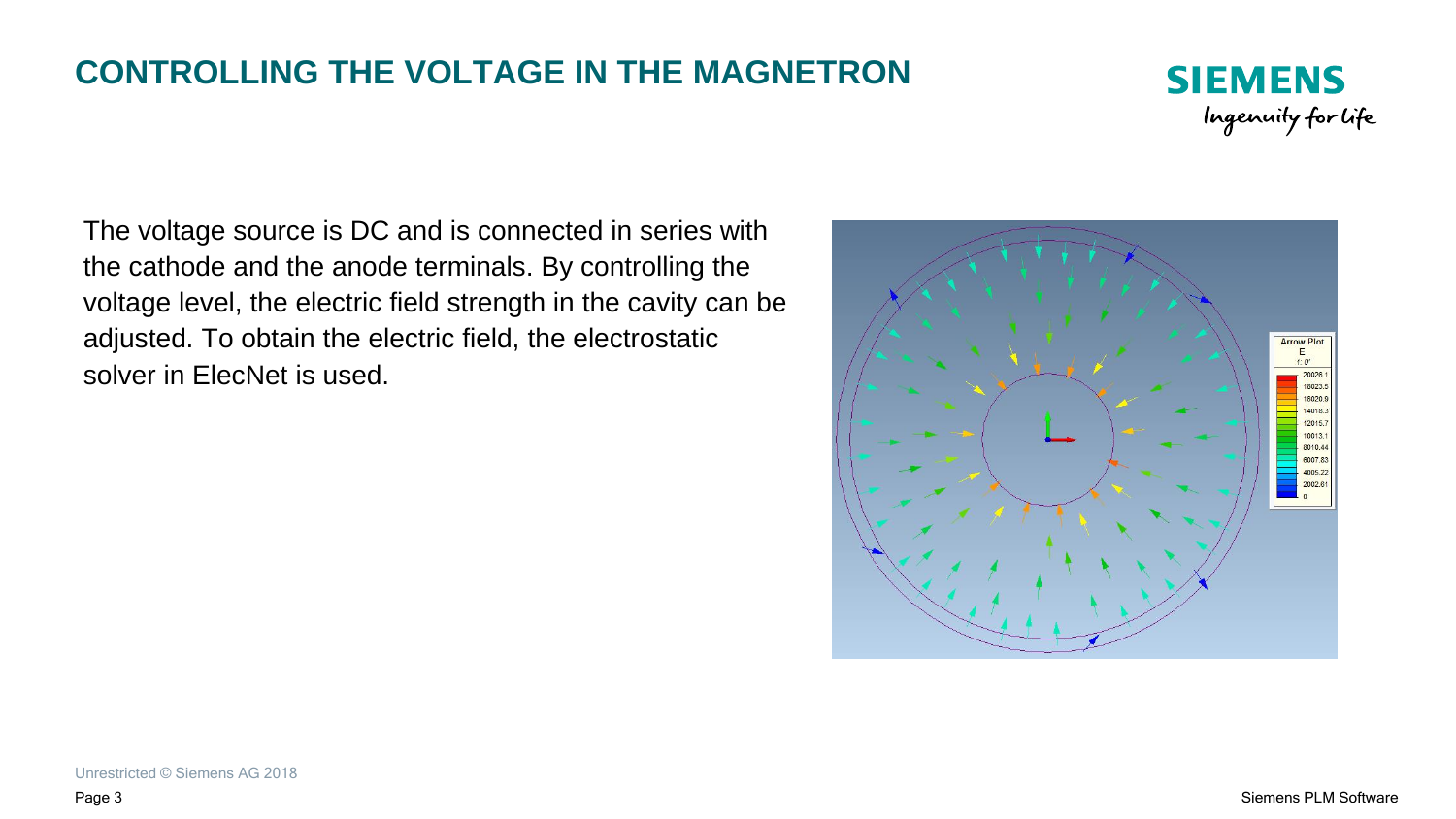#### **One Current Pulse**



The outside coil, made of several turns, is connected in series with a DC current source so that a constant magnetic field is generated in the cavity. To obtain the magnetic field, the magnetostatic solver in MagNet is used.

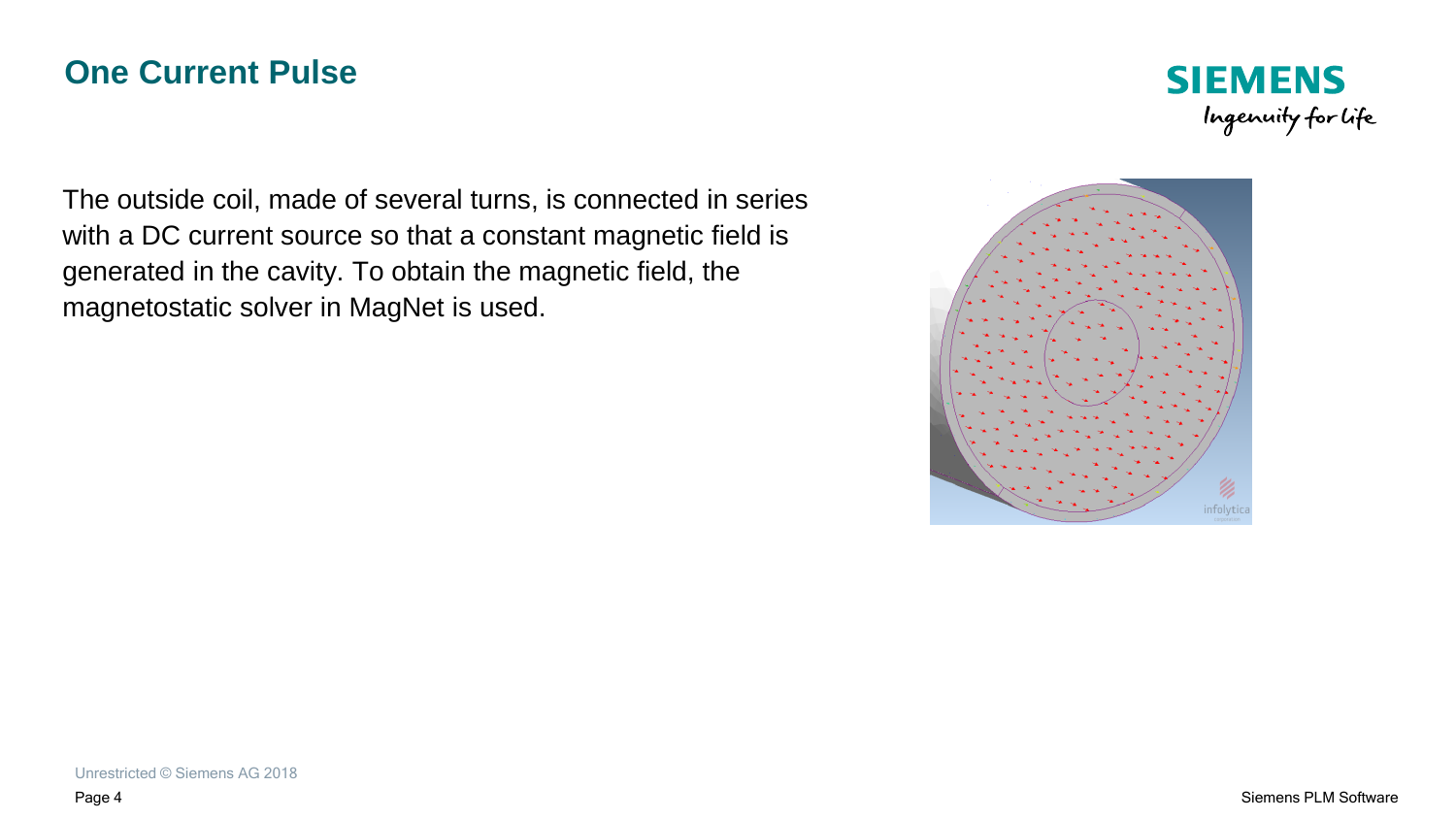#### **Path of the Electron in the Magnetron**



The electron path is obtained from the Trajectory Evaluator; it uses the magnetic and electric fields and calculates the electron's path based on mass and initial position, as well as the travel time.

The path, which proceeds counter-clockwise, is shown in magenta.

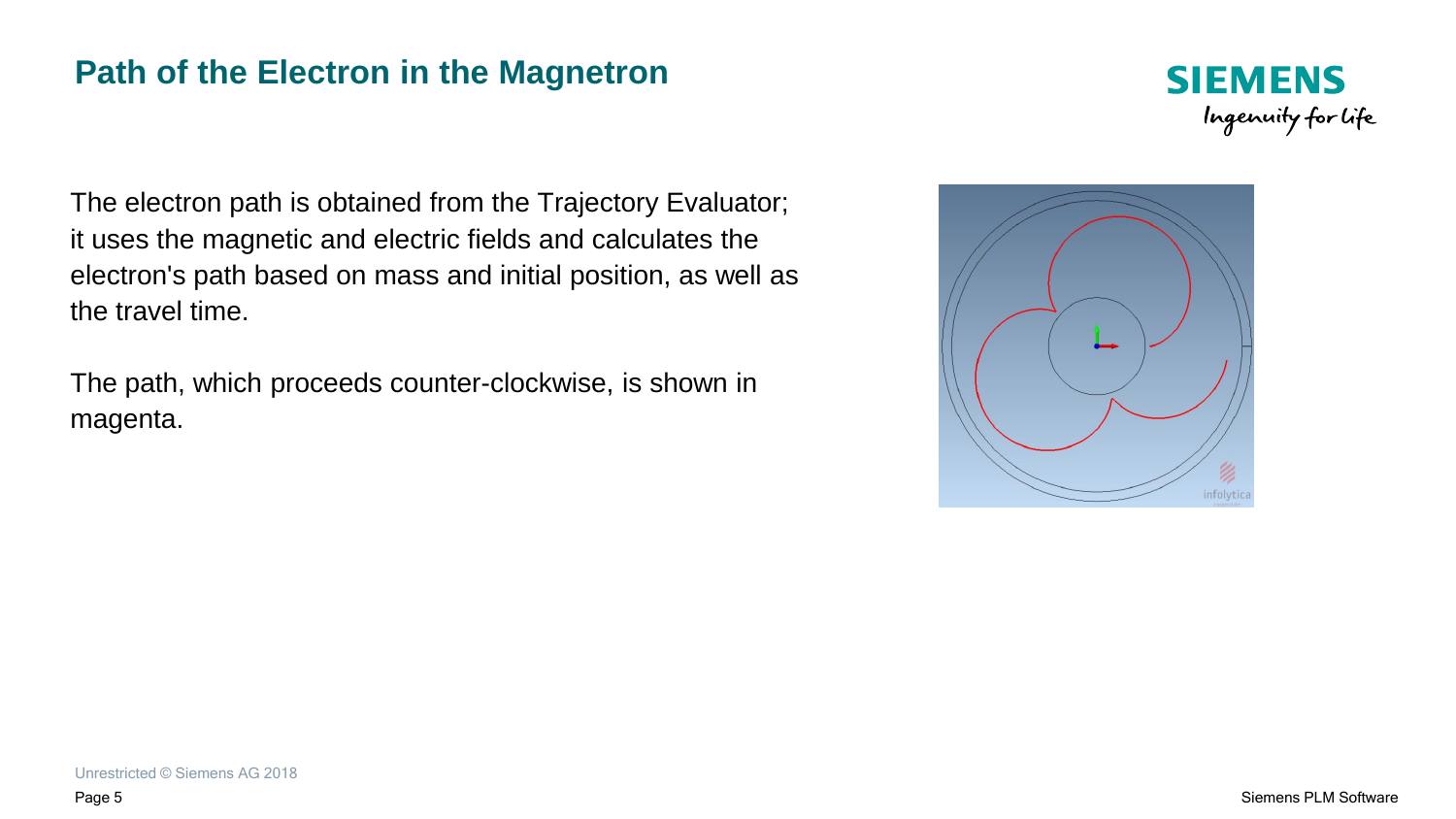**SIEMENS** Ingenuity for life

The Trajectory Evaluator can also calculate the coordinates of the electron, as well as its velocity and acceleration over time (see the next two graphs).

Only the x and y-components of the quantities are examined as the electron travels on the xy plane only.

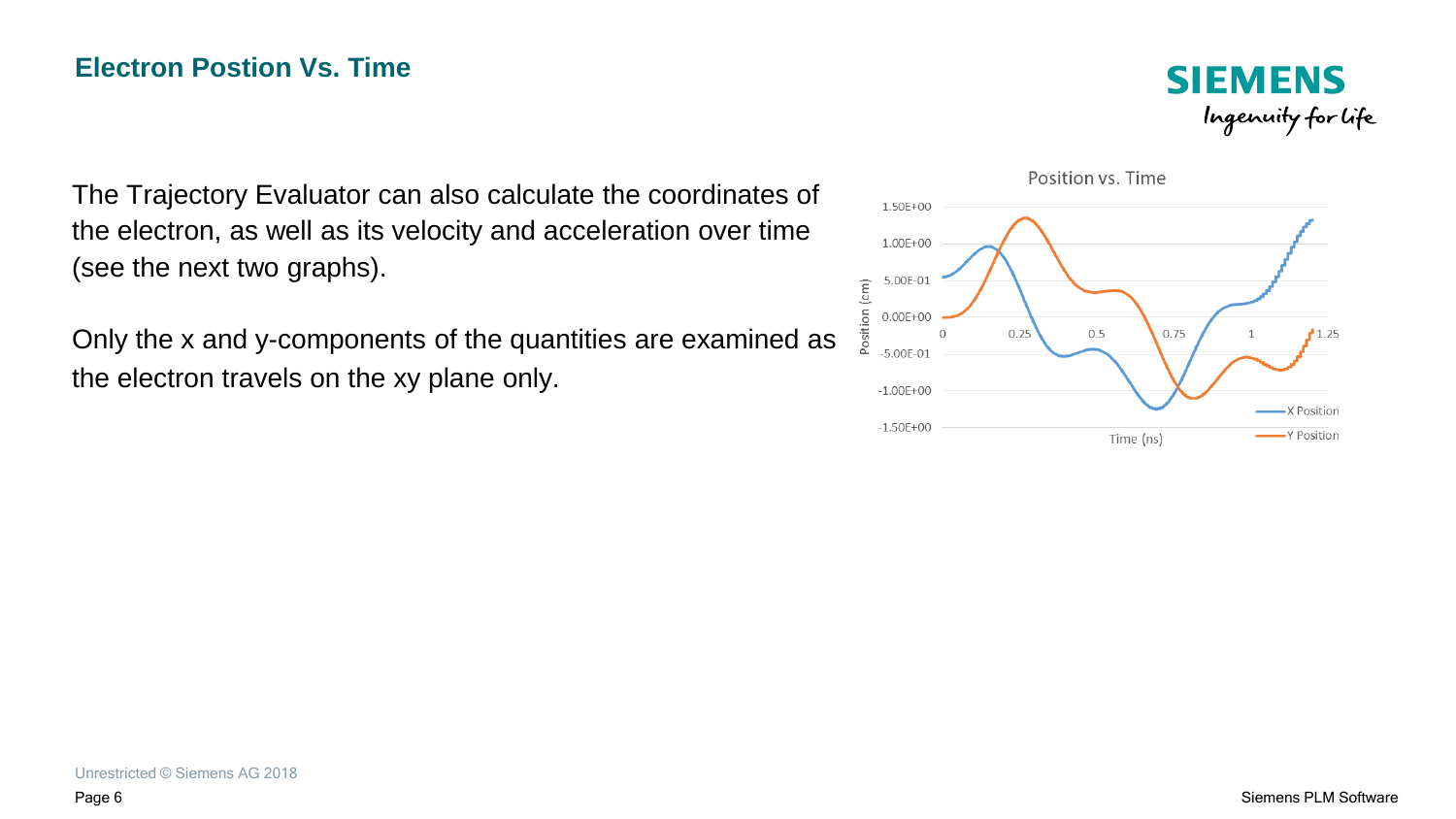## **Electron Velocity Vs. Time**



This graph plots the velocity of the electron as it travels on the cyclic path in the magnetron.